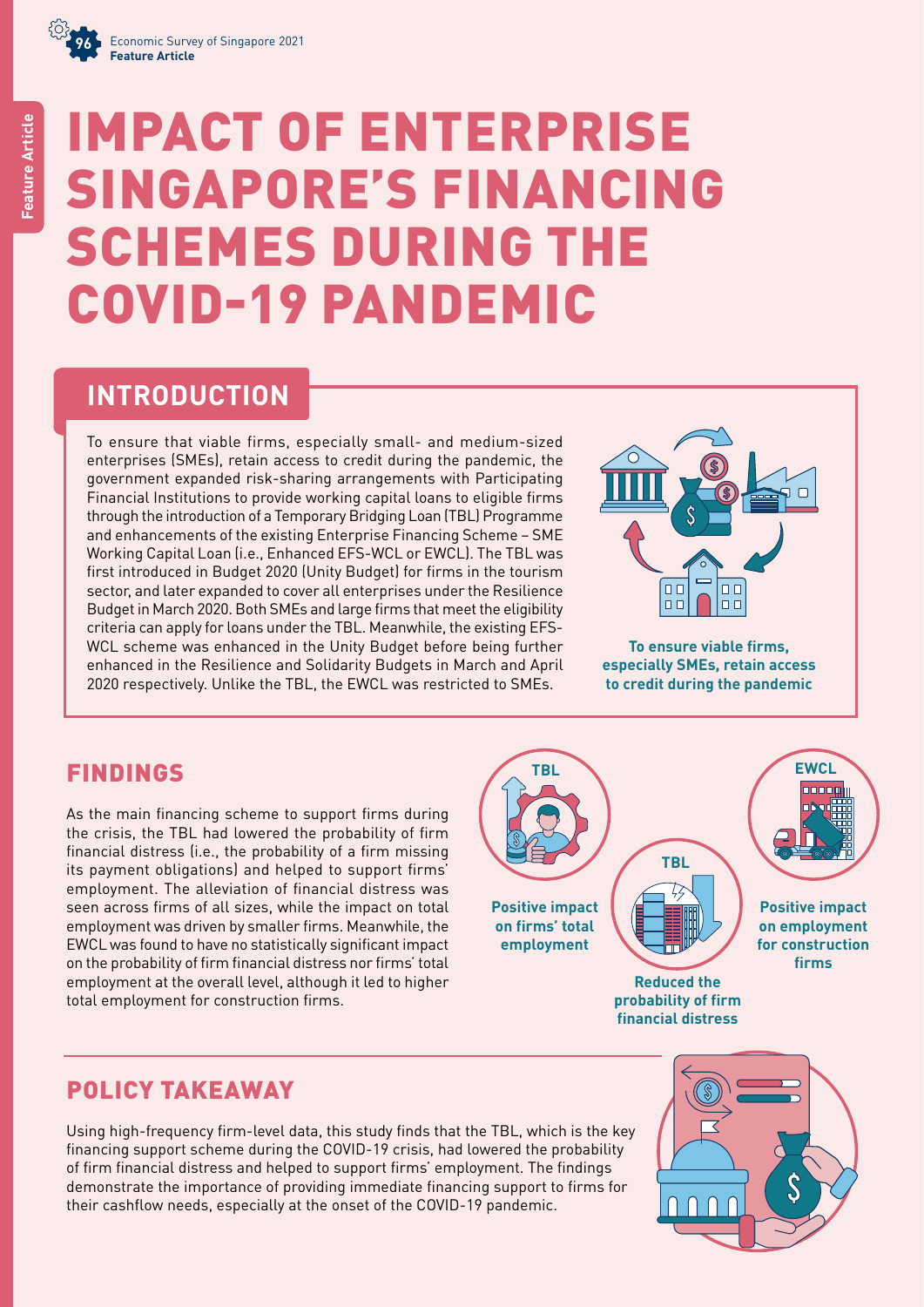

# **EXECUTIVE SUMMARY**

- Using a set of monthly firm-level data compiled by various government agencies (e.g., Enterprise Singapore (ESG), Ministry of Manpower (MOM), Central Provident Fund Board (CPFB)), this study examines the impact of ESG's financing schemes (viz., Temporary Bridging Loan (TBL) Programme and Enhanced Enterprise Financing Scheme – SME Working Capital Loan (EWCL)) during the COVID-19 pandemic.
- In the past, such impact analyses would have been carried out with a significant time lag due to the use of annual data on firm-level outcomes that are compiled with a lag. Given the unprecedented scale of the economic fallout from the COVID-19 pandemic and the fast-evolving health situation, a more timely analysis of the impact of the government schemes put in place to help firms and workers tide over the crisis was needed in order to calibrate the government's responses to the pandemic more effectively. As such, this study tapped on high-frequency (monthly) firm-level outcome indicators to provide an assessment of the impact of the financing schemes during the crisis.
- In line with the policy intent, the results of the study showed that a TBL loan of average quantum reduced the probability of firm financial distress (i.e., probability of a firm missing its payment obligations) by 0.05 percentage-point (pp) and had a positive impact on firms' total employment of 0.26 per cent on average. The alleviation of financial distress was seen across firms of all sizes, while the impact on total employment was driven by smaller firms (i.e., firms with no more than 50 employees).
- Given the high-frequency nature of the data used for the study, the estimated impact of the financing schemes should be seen as the short-term impact. Its purpose is to provide a prompt sensing of the schemes' effectiveness during the pandemic. A more comprehensive study to analyse the longer-term benefits and costs of the schemes should be conducted once annual data on firm-level outcomes (e.g., financial information, value-added) are available.

*The views expressed in this paper are solely those of the author and do not necessarily reflect those of the Ministry of Trade and Industry (MTI) or other government agencies.<sup>1</sup>* 

## INTRODUCTION

Since the onset of the COVID-19 pandemic, governments around the world have implemented a wide range of measures to mitigate the economic impact of the pandemic. In particular, as demand and revenue plummeted during the pandemic, viable firms with difficulties financing their operations required additional cashflow support. This led many countries to introduce new or enhance existing loan guarantee schemes to sustain bank lending and avoid a credit supply crunch during the pandemic. Under such schemes, governments commit to absorb a portion of the bank's losses on the loans made to firms (i.e., government risk share). This then incentivises banks to provide loans to meet the cashflow needs of firms during the crisis.

In Singapore, to ensure that viable firms, especially small- and medium-sized enterprises (SMEs), retain access to credit during the pandemic, the government expanded risk-sharing arrangements with Participating Financial Institutions to provide working capital loans to eligible firms through the introduction of a Temporary Bridging Loan (TBL) Programme and enhancements of the existing Enterprise Financing Scheme – SME Working Capital Loan (i.e., Enhanced EFS-WCL or EWCL).<sup>2</sup> The TBL was first introduced in Budget 2020 (Unity Budget) for firms in the tourism sector, and later expanded to cover all enterprises under the Resilience Budget in March 2020. Both SMEs and large firms that meet the eligibility criteria can apply for loans under the TBL. Meanwhile, the existing EFS-WCL scheme was enhanced in the Unity Budget before being further enhanced in the Resilience and Solidarity Budgets in March and April 2020 respectively. Unlike the TBL, the EWCL was restricted to SMEs (Exhibit 1).

I would like to thank ESG for their inputs to this study and acknowledge the contributions of Mr Tan Di Song and Mr Kuhan Harichandra to the study. I would also like to thank Ms Yong Yik Wei for her useful suggestions and comments. All errors belong to me.

<sup>2</sup> Two other financing schemes by ESG, the Loan Insurance Scheme and Trade Loan Scheme, were also enhanced in the Resilience Budget. This study does not include these two schemes as they are not targeted specifically at the working capital needs of firms.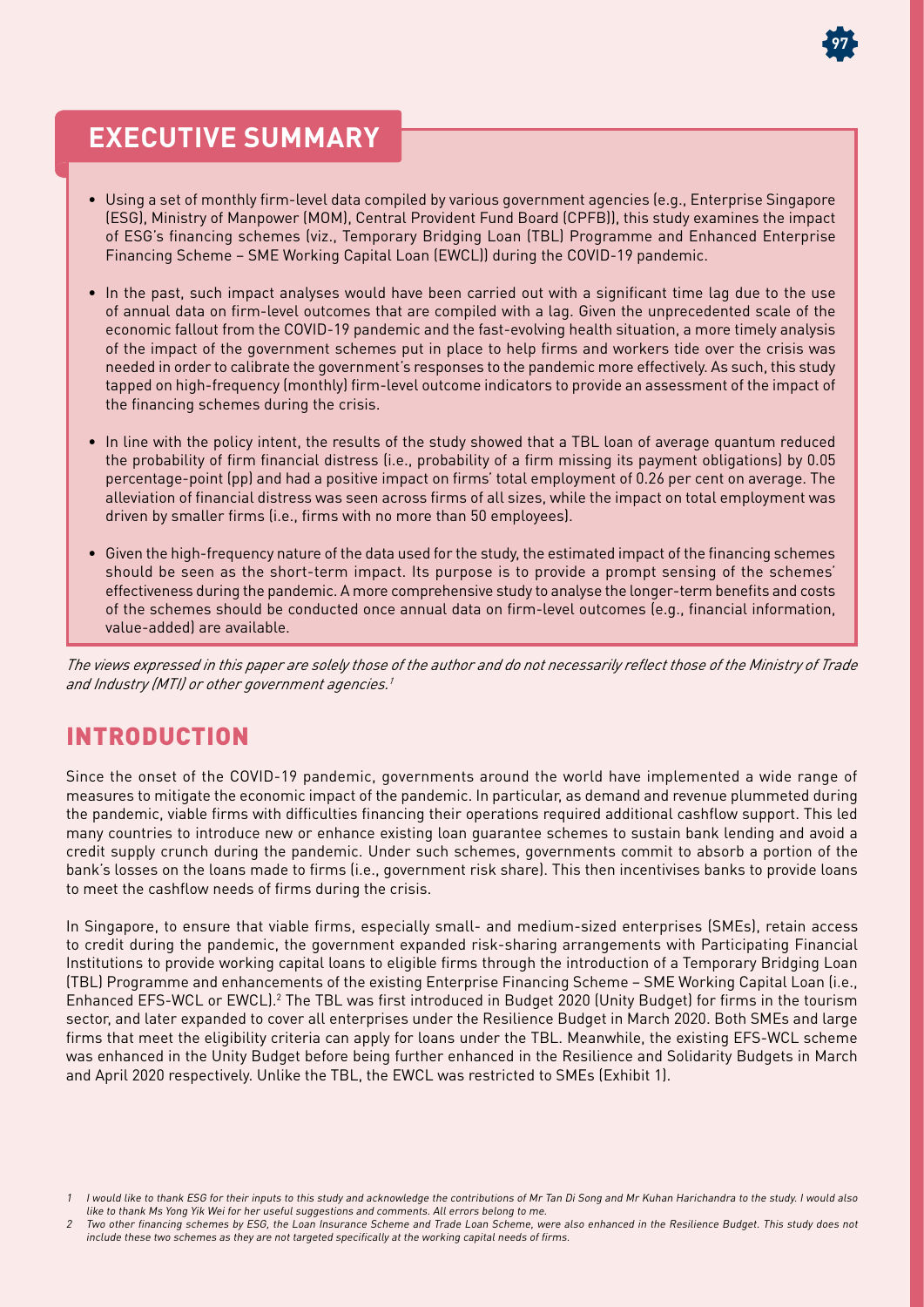

#### **Exhibit 1: Details and Timeline of the Financing Schemes**

|                                                    | Prior to the        | <b>Unity Budget</b>                                                                                                     | Resilience Budget                                                           | <b>Solidarity Budget</b>                                                    | <b>Taper from April</b>                                                     |
|----------------------------------------------------|---------------------|-------------------------------------------------------------------------------------------------------------------------|-----------------------------------------------------------------------------|-----------------------------------------------------------------------------|-----------------------------------------------------------------------------|
|                                                    | <b>Unity Budget</b> | (February 2020)                                                                                                         | (March 2020)                                                                | (April 2020)                                                                | 2021 onwards                                                                |
| <b>Temporary Bridging</b><br><b>Loan Programme</b> |                     | 80% government<br>risk share:<br>maximum loan<br>quantum of \$1<br>million; only<br>for firms in the<br>tourism sector. | 80% government<br>risk share;<br>maximum loan<br>quantum of \$5<br>million. | 90% government<br>risk share;<br>maximum loan<br>quantum of \$5<br>million. | 70% government<br>risk share:<br>maximum loan<br>quantum of \$3<br>million. |
| <b>Enhanced</b>                                    | 50% government      | EWCL: 80%                                                                                                               | EWCL: 80%                                                                   | EWCL: 90%                                                                   | 50% government                                                              |
| <b>Enterprise</b>                                  | risk share:         | government risk                                                                                                         | government risk                                                             | government risk                                                             | risk share:                                                                 |
| <b>Financing Scheme</b>                            | maximum loan        | share; maximum                                                                                                          | share; maximum                                                              | share; maximum                                                              | maximum loan                                                                |
| - SME Working                                      | quantum of          | loan quantum of                                                                                                         | loan quantum of                                                             | loan quantum of                                                             | quantum of                                                                  |
| <b>Capital Loan</b>                                | \$300,000.          | \$600,000.                                                                                                              | \$1 million.                                                                | \$1 million.                                                                | \$300,000.                                                                  |

This study examines the impact of the TBL and EWCL on high-frequency (monthly) firm-level outcomes related to financial distress and employment. Focusing on these outcomes will help to shed light on whether the financing schemes helped to keep firms afloat and save jobs during the COVID-19-induced recession. In the past, such impact evaluations would have been carried out with a significant time lag due to the use of comprehensive annual data on firm-level outcomes that are compiled with a lag. Given the unprecedented scale of the economic fallout from the COVID-19 pandemic and the fast-evolving health situation, a more timely analysis of the impact of the government schemes put in place to help firms and workers tide over the crisis was needed in order to calibrate the government's responses to the pandemic more effectively.3

# LITERATURE REVIEW

Empirical studies in other countries on the impact of financing schemes on firm-level outcomes generally found positive results. For instance, Gereben et al. (2019) found that the European Investment Bank's lending schemes had a positive impact on SMEs' employment and revenue, while Brault and Signore (2019) found that the EU's guaranteed loans lowered firms' probability of default. Specific to the COVID-19 pandemic, Gourinchas et al. (2021) found that government policy support (including tax waivers, cash grants and pandemic loans) was successful in reducing the failure rate of SMEs relative to a normal (non-COVID) year, from around 9.0 per cent to 4.3 per cent. Similarly, Chetty et al. (2020) found that loans under the Paycheck Protection Program in the United States increased employment in small businesses by about 2.0 per cent.

In Singapore's context, Ng et al. (2018) found that ESG's loan schemes (specifically the Equipment, Micro and Enhanced Micro loans) had a positive impact on firms' revenue, possibly through helping firms with their working capital needs and thus allowing firms to increase sales.

<sup>3</sup> An example of a high-frequency impact assessment in the economic literature is the study by Chetty et al. (2020), which used high-frequency firm outcomes compiled from credit card processors, payroll firms, job posting aggregators and financial services firms to evaluate some of the US government's policies in response to COVID-19 in real time.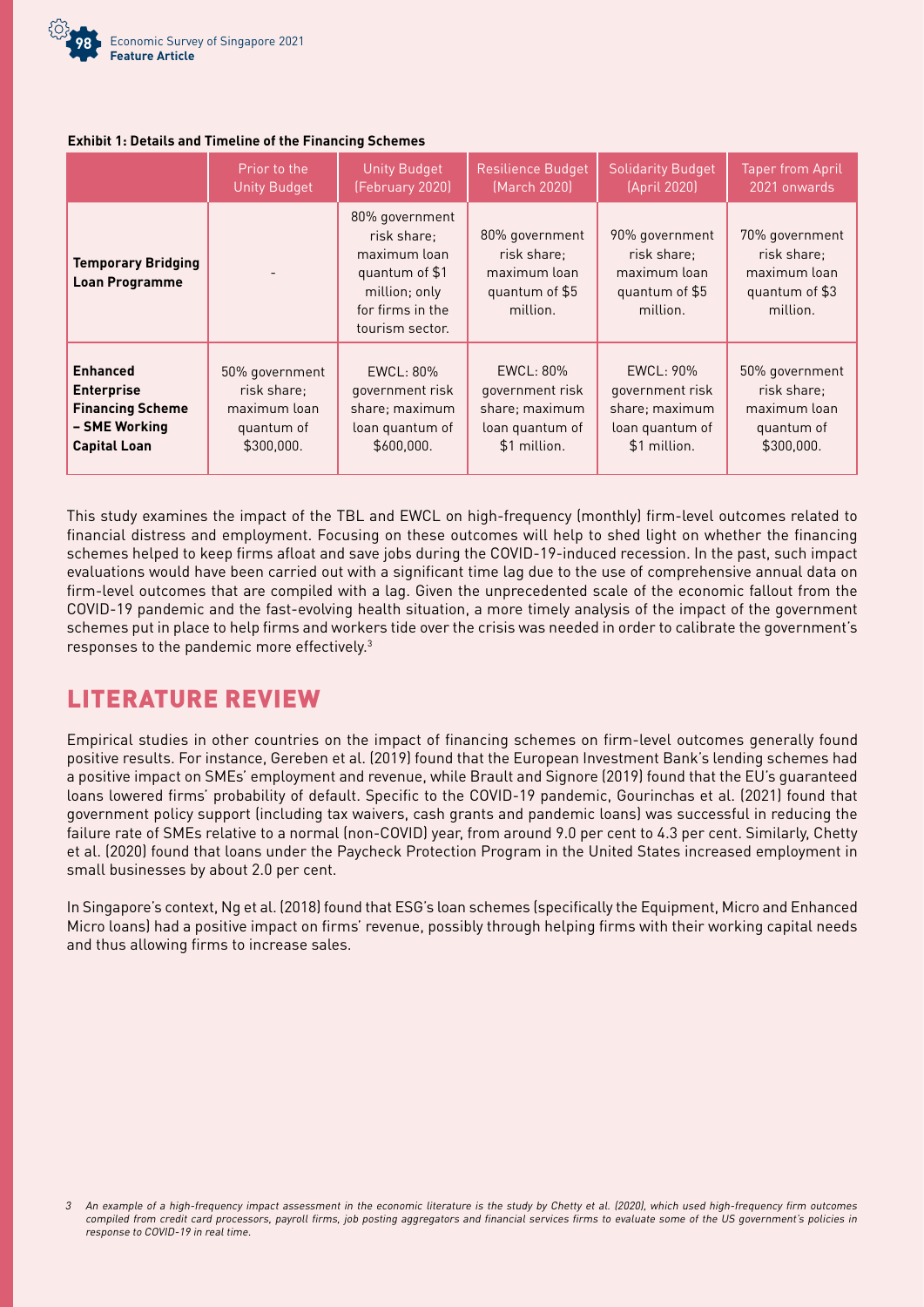

# DATA AND SUMMARY STATISTICS

To conduct the impact analysis, a set of high-frequency monthly firm-level data was assembled. The key firm-level outcome indicators in the dataset include (i) a binary indicator of firm financial distress constructed using data from various sources (see Exhibit 2), which indicates whether a firm was prompt in meeting its payment obligations in a particular month; and (ii) firms' total employment levels based on CPFB and MOM data. The firm financial distress indicator was used as a proxy for default risk in the study given that high-frequency data on more conventional cashflow indicators<sup>4</sup> at the firm level are not available. The high-frequency firm-level outcome indicators were matched to administrative data on the disbursements made to firms under the financing schemes<sup>5</sup> and other government support schemes, including the Jobs Support Scheme (JSS), Foreign Worker Levy Rebate (FWLR) and Wage Credit Scheme (WCS)6 . The study covers the period from September 2019 to August 2021.

|  |  | Exhibit 2: Data Used in the Construction of the Firm Financial Distress Indicator |
|--|--|-----------------------------------------------------------------------------------|
|  |  |                                                                                   |

| Firm-level outcome                 | Source      | Frequency |  |
|------------------------------------|-------------|-----------|--|
| <b>CPF late payments</b>           | <b>CPFB</b> |           |  |
| <b>Rental arrears</b>              | JTC.        |           |  |
| <b>Electricity payment arrears</b> | <b>EMA</b>  | Monthly   |  |
| Foreign worker levy default        | <b>MOM</b>  |           |  |

Note: A firm was identified to be in financial distress, in a particular month, if the firm (1) was late in making employer's CPF contribution for the month; or (2) had defaulted on its payment of foreign worker levy; or (3) had an increase in outstanding JTC rental arrears or electricity payment arrears owed to SP Group as compared to the previous month.

Over the period of March 2020 to August 2021, more than 24,000 and 1,800 firms took up the TBL and EWCL respectively. In particular, the number of loan recipients surged from March 2020 to June 2020 before moderating from July 2020 onwards (Exhibit 3). This was due to the implementation of the Circuit Breaker from April 2020 to June 20207 , which disrupted economic activity and strained the cashflows of firms. Most of the TBL and EWCL recipients were smaller firms with no more than 50 employees (Exhibit 4). Compared to non-recipients, TBL and EWCL recipients had higher average employment levels, and a smaller proportion of them were in distress based on the firm financial distress indicator constructed for the study (Exhibit 5).



**Exhibit 3: Monthly Number of TBL and EWCL Loans from March 2020 to August 2021**

Notes: (1) The numbers do not reflect unique loan recipients as some of the recipients took loans under multiple schemes and multiple loans in different months; (2) Data is as of September 2021.

Source: ESG

- 4 Typical indicators of firms' cash buffers include Cash Ratios and Interest Coverage Ratios. However, information on such indicators is not available in the highfrequency dataset assembled.
- <sup>5</sup> The data on financing schemes include loans provided under ESG's trade financing schemes (i.e., Enhanced Financing Scheme Trade Loan (ETL) and the Enhanced Loan Insurance Scheme (ELIS)). Loans under these schemes were used as control variables in the regression analysis on the impact of the TBL and EWCL.
- 6 While the impact of the JSS, FWLR and WCS were not examined in this study, payouts from these schemes were used as control variables in the regression analysis. Further details can be found in the methodology section.
- <sup>7</sup> The Circuit Breaker lasted from 7 April 2020 to 1 June 2020. Measures included the closure of most physical workplace premises (thereby affecting businesses which could not operate remotely from home) in order to control the local transmission of COVID-19.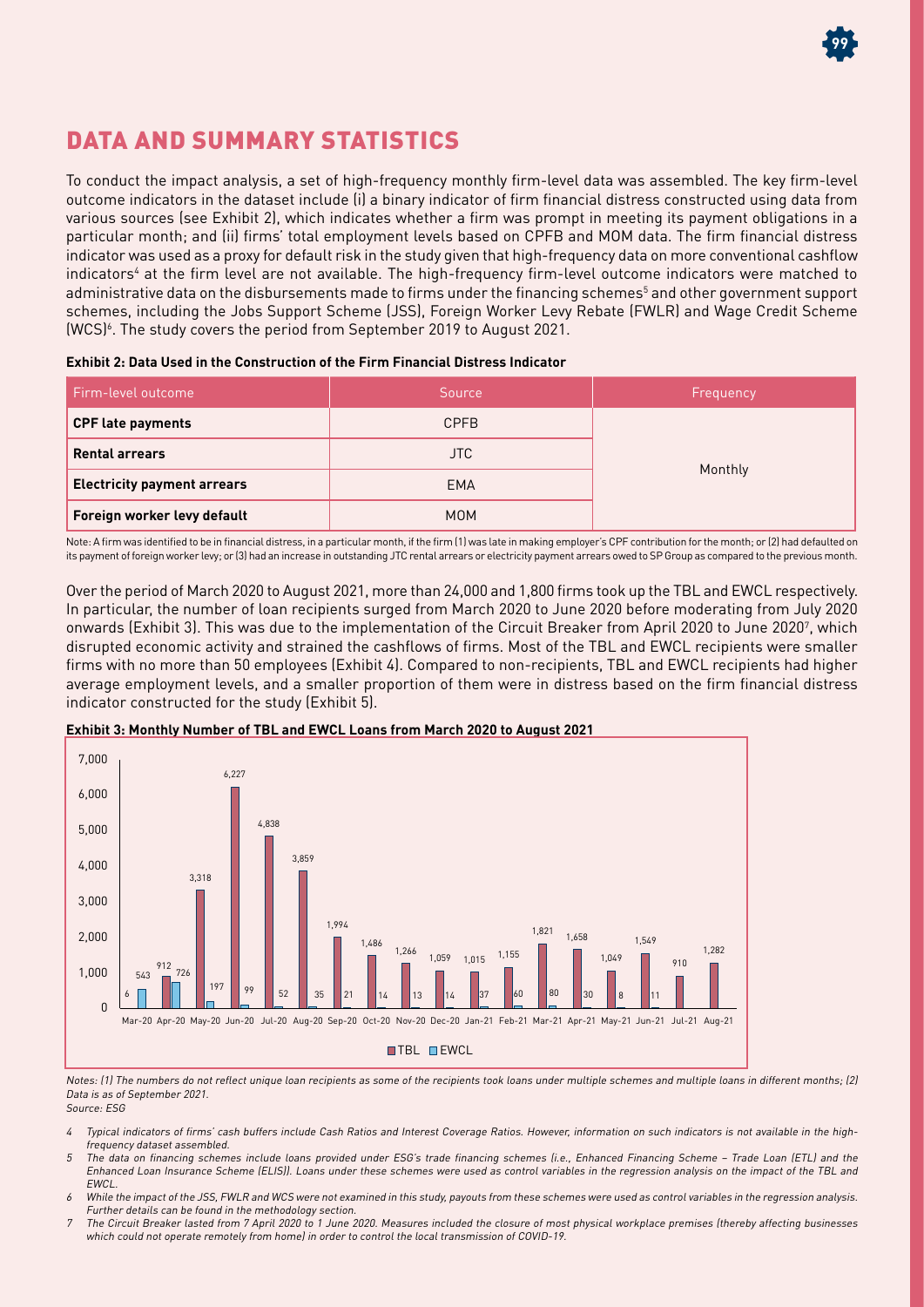



#### **Exhibit 4: Total Number of TBL and EWCL Loans from March 2020 to August 2021 by Employment Size**

Notes: (1) The numbers do not reflect unique loan recipients as some of the recipients took loans under multiple schemes and multiple loans in different months; (2) Firms with missing employment data are dropped from the analysis; (3) Total employment is based on firm's employment size as at December 2019. Source: Authors' calculation, based on data from ESG and CPFB

#### **Exhibit 5: Key Firm Characteristics of TBL and EWCL Recipients and Non-Recipients**

| Key Firm Characteristics               | -RI | <b>FWCL</b> | Non-Loan Recipients |
|----------------------------------------|-----|-------------|---------------------|
| <b>Proportion of Firms in Distress</b> | 20% | 23%         | 48%                 |
| <b>Average Total Employment</b>        |     | 34          | 19                  |

Note: (1) The proportion of firms in distress is based on the values in April 2020, which is the earliest date where all four variables used to construct the indicator (in Exhibit 2) are available; (2) Average employment is based on firm's employment size as at December 2019.

Source: Authors' calculation, based on data from ESG and other sources indicated at the start of this section

## METHODOLOGY

An important consideration when evaluating the causal impact of the TBL and EWCL on firm-level outcomes is that the types of firms that were eligible for and took up the financing schemes might be different from those that were ineligible for or did not tap on the schemes (i.e., selection bias). For instance, commercial banks were more likely to approve loans to firms with viable businesses or those with stronger balance sheets.

To mitigate such selection biases, the study adopted a two-way fixed effects regression model $^8$  to account for differences across firms that could have affected their take-up of the financing schemes. In particular, the model accounted for time trends that affected all firms (e.g., macroeconomic conditions) and unique firm characteristics (including those not observed in the dataset) that did not change during the period of study (e.g., firm managerial culture). To isolate the incremental impact of the financing schemes, disbursements from other major government support schemes, such as the JSS payments received by firms, were included as controls in the regression model. By mitigating selection biases<sup>9</sup>, the methodology employed provided more confidence that differences in firms' outcomes could be attributed to the take-up of the financing schemes. The regression specification used is as follows:

<sup>8</sup> Two-way fixed effects regression models are widely used by academics and government researchers to evaluate the impact of various policies. See Toh et al. (2021) and Banerjee & Iyer (2005) for examples of studies that used two-way fixed effects regression models.

Nonetheless, selection bias could still exist if there were time-varying characteristics that affected firms' probability of obtaining loans but were not captured in the high-frequency dataset. For example, firms with similar financial health prior to the pandemic could have seen their financial health react differently to the pandemic, but the study was not able to account for this due to the lack of monthly financial data in the dataset.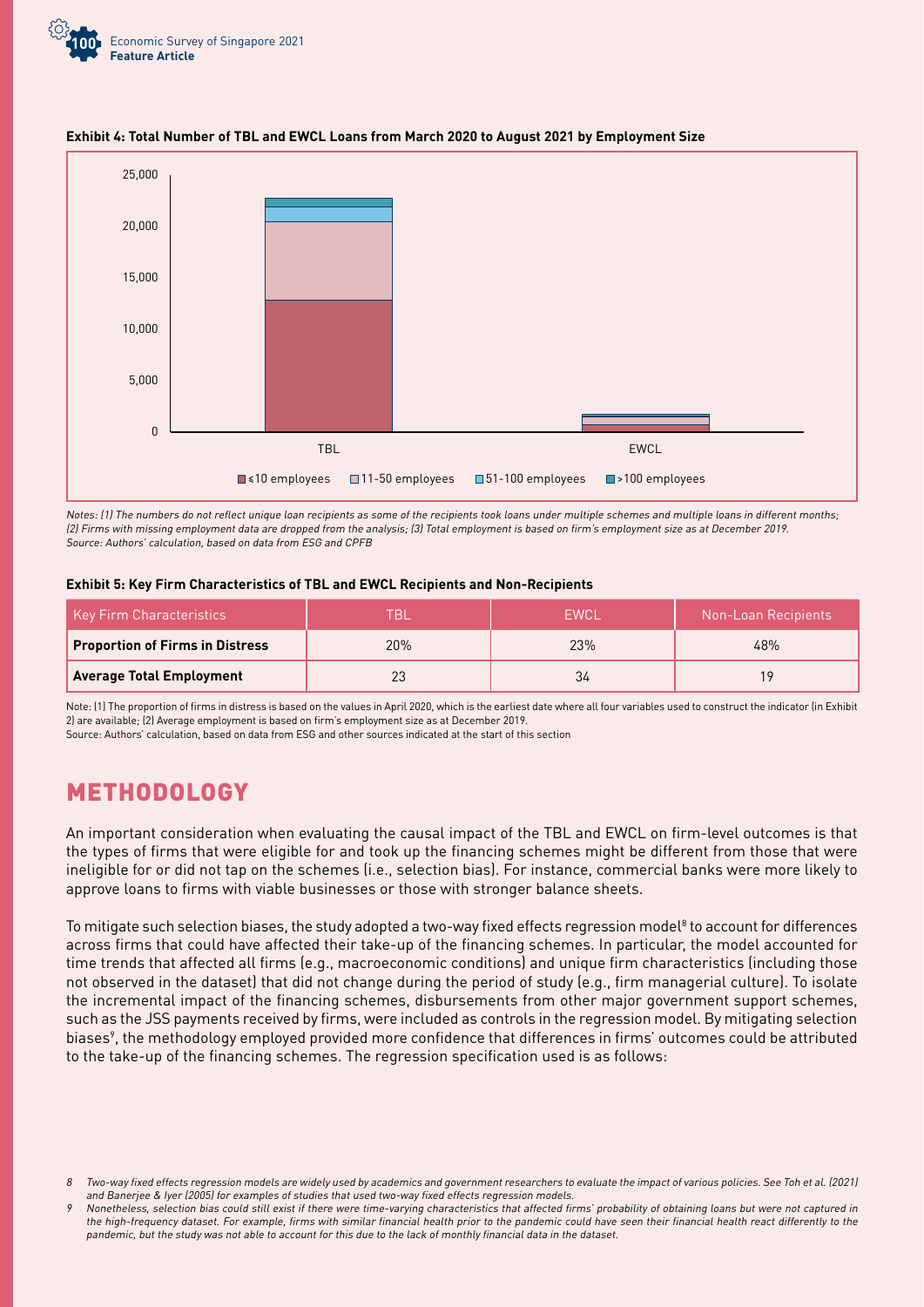$$
\log Y_{it} = \beta' \log \text{cumloan}_{it} + \varphi' X_{it} + \gamma_i + \theta_t + \varepsilon_{it}
$$
\n<sup>(1)</sup>

**101**

Where:

- $Y<sub>n</sub>$  represents firm-level outcomes (i.e., firm financial distress, total employment) for firm *i* in month  $t$ . For firm financial distress, a binary outcome indicator was used<sup>10</sup>;
- cumloanit is a vector of cumulative loan amounts that firm i received in month t, with each element in the vector corresponding to each of the two loan schemes (i.e., TBL, EWCL);
- $X_{it}$  represents a set of controls that include disbursements under other major government schemes  $(i.e., JSS, FWLR, WCS, ETL and ELIS)$  received by firm *i* in month  $t_i$
- $\gamma$ , and  $\theta$ , represent the firm-level (cross-sectional) and month (time) fixed effects, respectively;
- $\beta$  measures the average impact of an increase in cumulative loan amount on firm-level outcomes;
- $\epsilon_{it}$  is the error term.

Separate regressions using equation (1) were run for manufacturing, services and construction firms to obtain sectorspecific impact estimates. To investigate if the impact of the financing schemes varied across firms of different sizes, the following regression specification, where the cumulative loan variable was interacted with a categorical variable denoting the employment size category of the firm, was run:

$$
\log Y_{it} = \beta' \log \text{cumloan}_{it} + \psi' \text{ firmsize}_{i} \times \log \text{cumloan}_{it} + \theta' X_{it} + \gamma_{i} + \theta_{t} + \varepsilon_{it}
$$
 (2)

Where:

- firmsize, represents the employment size category of firm i proxied by its total employment size in December 2019 (categories: ≤10, 11-50, 51-100, >10011);
- All other variables are as defined in equation (1).

### RESULTS

The regression results showed that the TBL helped to alleviate financial distress among firms across all sectors and led to improvements in firms' employment outcomes (Exhibit 6). In line with the policy intent, the financing assistance provided by a TBL loan of average quantum led to a 0.05 percentage-point (pp) fall in the probability of firm financial distress (i.e., the probability of a firm missing its payment obligations) at the overall level. The results also showed that firms' total employment rose by 0.26 per cent after receiving a TBL loan of average quantum, with services firms seeing the strongest employment impact compared to firms in other sectors.



**Exhibit 6: Impact of a TBL Loan of Average Quantum on Firm-Level Outcome by Sector (%)**

Statistical significance: \*\*\* p<0.01, \*\* p<0.05, \*p<0.10

Notes: (1) Impact on firm distress refers to a percentage-point (pp) impact; (2) Bars with bolded borders indicate estimates that are statistically significant at the 10% level.

10 For firm financial distress, a fixed effects logit model was used to estimate the impact of the schemes on the probability of a firm being in distress. Bias correction was implemented, following the results of Fernandez-Val (2009).

11 Firms with employment size of >100 were not broken down into finer categories due to the relatively small number of loan recipients in the large employment size categories.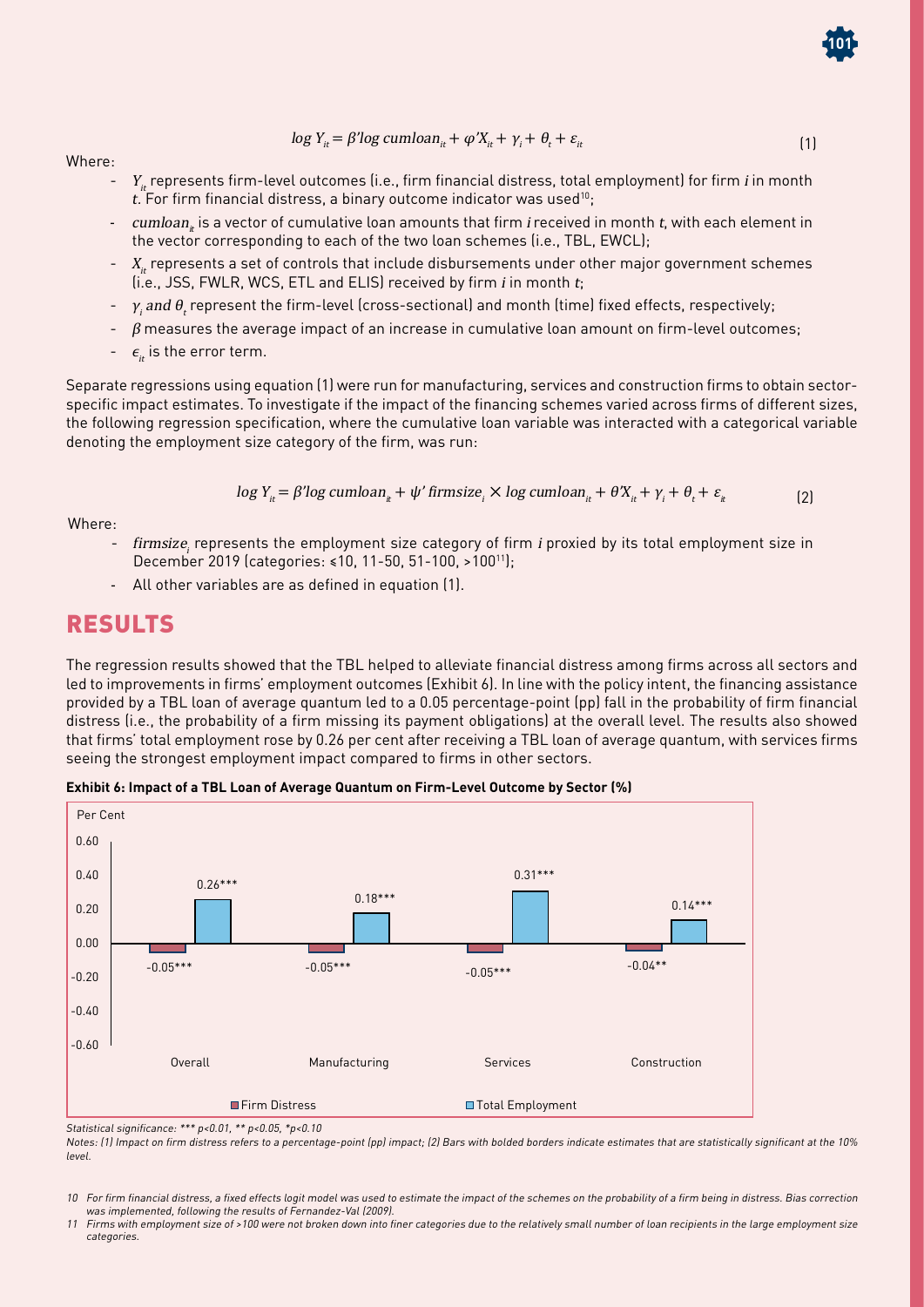

By firm size, a fall in the probability of firm financial distress was seen across firms of all employment sizes. Smaller firms also saw a positive impact on total employment, with the smallest firms (i.e., those with no more than 10 workers) experiencing the largest effect (+0.33 per cent). On the other hand, larger firms (i.e., those with more than 50 workers) saw a slight negative impact on total employment.<sup>12</sup> These results suggest that the TBL was effective primarily in helping smaller firms to hire and retain workers (Exhibit 7).



**Exhibit 7: Impact of a TBL Loan of Average Quantum on Firm-Level Outcome by Total Employment Size (%)**

Statistical significance: \*\*\* p<0.01, \*\* p<0.05, \*p<0.10

Notes: (1) Impact on firm distress refers to a percentage-point (pp) impact; (2) Bars with bolded borders indicate estimates that are statistically significant at the 10 per cent level.

Meanwhile, the EWCL was found to have no statistically significant impact on the probability of firm financial distress nor firms' total employment (Exhibit 8). The lack of a significant impact from the receipt of an EWCL loan is likely because most EWCL recipients also took TBL loans<sup>13</sup>. As the TBL had a maximum loan quantum of \$5 million compared to the maximum loan quantum of \$1 million under the EWCL, the EWCL loan was found to have limited incremental impact after controlling for the receipt of a TBL loan.

At the sectoral level, construction firms saw a 0.16 per cent increase in total employment from the receipt of an additional average EWCL loan. This suggests that construction firms, which had been adversely affected by safe management measures and border restrictions on the entry of migrant workers, were facing severe cashflow constraints and hence required the EWCL on top of the TBL to support worker retention. Meanwhile, services firms experienced a negative impact on total employment from the receipt of an average EWCL loan. This could be due to the use of the loan by firms in consumer-facing sectors (e.g., retail trade, F&B services)<sup>14</sup> – which had seen a large fall in domestic and tourist demand as a result of COVID-19 restrictions – for restructuring purposes so that they are leaner on manpower.

<sup>12</sup> A closer examination of the data showed that local employment in larger firms rose during the period of analysis, suggesting that the slight negative impact on total employment for larger firms could be due to border restrictions during the pandemic which limited their ability to hire foreigners.

<sup>13</sup> 73 per cent of EWCL recipients also received the TBL. Amongst construction firms that received the EWCL, 83 per cent received the TBL.

<sup>14</sup> 23 per cent of EWCL recipients were from the retail trade and F&B services sectors.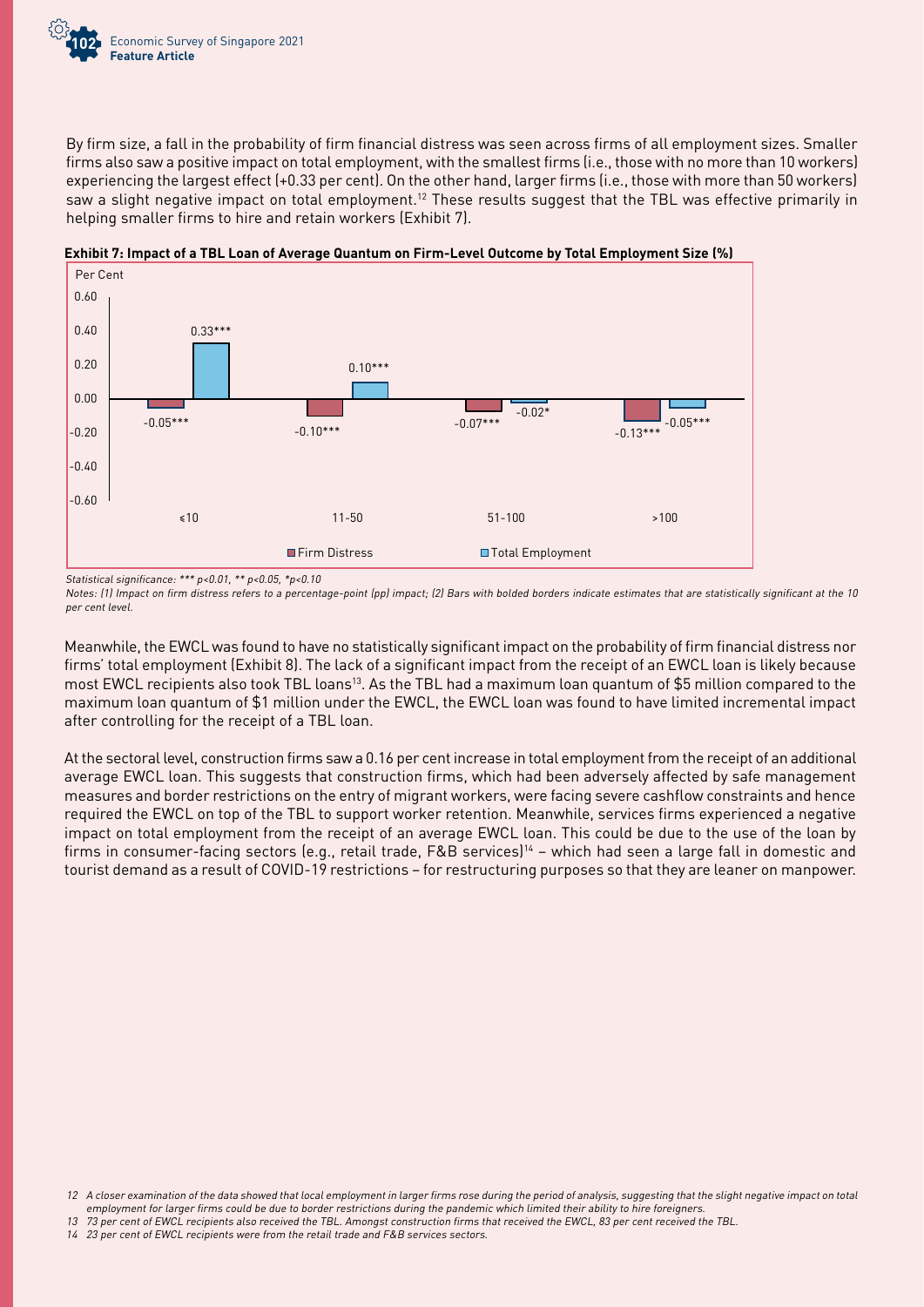

#### **Exhibit 8: Impact of an EWCL Loan of Average Quantum on Firm-level Outcome by Sector (%)15**

Statistical significance: \*\*\* p<0.01, \*\* p<0.05, \*p<0.10

Notes: (1) Impact on firm distress refers to a percentage-point (pp) impact; (2) Bars with bolded borders indicate estimates that are statistically significant at the 10 per cent level.

**103**

## **CONCLUSION**

This study finds that the TBL, which is the key financing support scheme rolled out during the COVID-19 crisis, had lowered the probability of firm financial distress and helped to support firms' employment. The findings demonstrate the importance of providing immediate financing support to firms for their cashflow needs, especially at the onset of the COVID-19 pandemic.

Given the high-frequency nature of the data used for the study, the estimated impact of the financing schemes should be seen as the short-term impact. Its purpose is to provide a prompt sensing of the schemes' effectiveness during the pandemic. Once comprehensive annual data on firm-level outcomes (e.g., financial information, value-added) are available, a further study should be conducted to analyse the longer-term benefits and costs of these schemes. This is especially since the average loan tenure is around five years and the final fiscal outlay from the government for the schemes (i.e., loan loss) would depend on the performance of the loans in the years ahead.

It is also useful to note that a key objective of government financing facilities during the COVID-19 crisis was to avoid a credit supply crunch and ensure that banks continued to lend amidst elevated macroeconomic uncertainty. This study focuses on micro firm-level outcomes and does not examine how government financing schemes affected overall liquidity conditions, which is key to avoiding macro-financial amplification effects during the crisis (e.g., waves of defaults by interconnected firms leading to banks tightening lending, which could lead to further waves of defaults).

Contributed by:

Mr Koh Wen Jie, Economist Economics Division Ministry of Trade and Industry